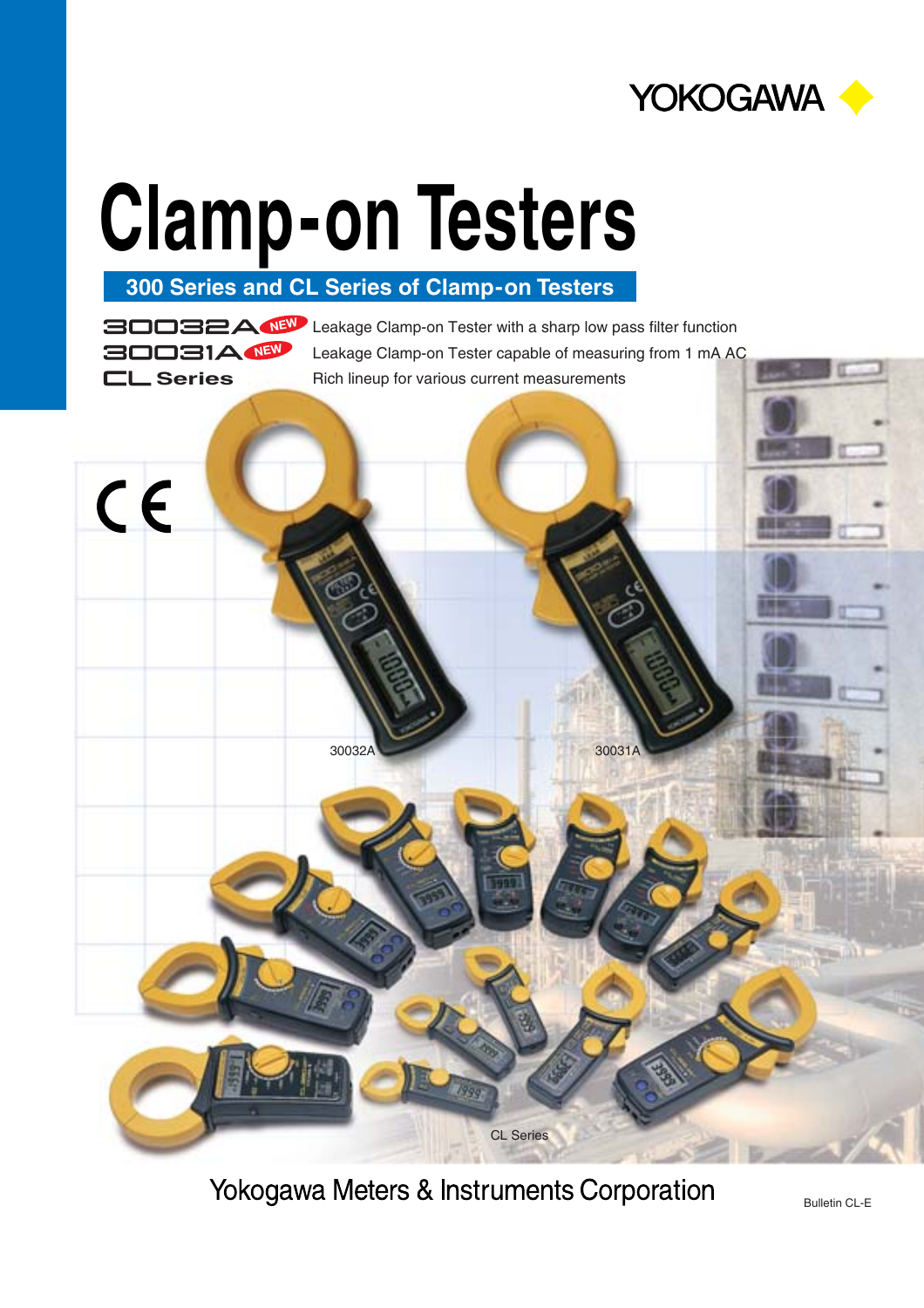#### **Selection Guide**

#### ■ **For Leakage Current**

| Model                            |                         | 30031A         | 30032A                   | CL320               | CL340                    | CL345                    | CL360                    |
|----------------------------------|-------------------------|----------------|--------------------------|---------------------|--------------------------|--------------------------|--------------------------|
| Diameter of measurable conductor |                         | $\varphi$ 40mm | $\varphi$ 40mm           | $\varnothing$ 24mm  | $\varnothing$ 40mm       | $\varphi$ 40mm           | $\varnothing$ 68mm       |
| Method of detection              |                         | Mean value     | Mean value               | Mean value          | Mean value               | True RMS                 | Mean value               |
| Frequency characteristics        |                         | 50/60Hz        | 50/60Hz                  | 40Hz to 400Hz       | 20Hz to 1kHz             | 20Hz to 1kHz             | 40Hz to 1kHz             |
| AC current                       | Range                   | 3/30mA, 30/60A | 3/30mA, 30/60A           | 20/200mA.200A       | 40/400mA,400A            | 40/400mA,400A            | 200mA/2/20/200/1000A     |
|                                  | Resolution              | 0.001mA        | 0.001mA                  | 0.01 <sub>m</sub> A | 0.01 <sub>m</sub> A      | 0.01 <sub>m</sub> A      | 0.1 <sub>m</sub> A       |
| Other measurement                | AC voltage              | -              | -                        | -                   |                          | $\overline{\phantom{0}}$ | -                        |
| functions                        | DC voltage              | -              | -                        | -                   | -                        | $\overline{\phantom{0}}$ | $\overline{\phantom{0}}$ |
|                                  | Continuity check        | -              | -                        | -                   | -                        | $\overline{\phantom{0}}$ | -                        |
|                                  | Frequency               | -              | -                        | -                   | $\overline{\phantom{a}}$ | $\overline{\phantom{0}}$ | -                        |
|                                  | Temperature             | -              | -                        | -                   | $\overline{\phantom{a}}$ | -                        | -                        |
|                                  | Data hold               | O              | O                        | O                   | $\circ$                  | O                        | $\circ$                  |
|                                  | Peak hold               | -              | $\overline{\phantom{0}}$ | -                   | ◯                        | O                        | $\circ$                  |
|                                  | Recorder output         | -              | -                        | -                   | -                        | $\overline{\phantom{0}}$ | $\circ$                  |
|                                  | Mean value display      | -              | $O^*$                    | -                   | -                        | -                        | -                        |
|                                  | <b>Filter Switch</b>    | -              | О                        | О                   | $\circ$                  | $\circ$                  | $\circ$                  |
|                                  | Waveform monitor output | -              |                          | -                   | -                        | -                        | O                        |
| Page                             |                         | $\overline{c}$ | $\overline{c}$           | $\overline{ }$      | 8                        | 8                        | 9                        |

\*Page1: Description of Harmonic Filter Function

#### ■ **For AC Current**

| Model                            |                         | CL120              | CL130                    | CL135              | CL150                    | CL155                    |
|----------------------------------|-------------------------|--------------------|--------------------------|--------------------|--------------------------|--------------------------|
| Diameter of measurable conductor |                         | $\varnothing$ 24mm | $\varnothing$ 30mm       | $\varnothing$ 30mm | $\varnothing$ 54mm       | $\varnothing$ 54mm       |
| Method of detection              |                         | Mean value         | Mean value               | True RMS           | Mean value               | True RMS                 |
| Frequency characteristics        |                         | 40Hz to 1kHz       | 40Hz to 1kHz             | 40Hz to 1kHz       | 40Hz to 1kHz             | 40Hz to 1kHz             |
| AC current                       | Range                   | 20/200A            | 200/600A                 | 200/600A           | 400/2000A                | 400/2000A                |
|                                  | Resolution              | 0.01A              | 0.1A                     | 0.1A               | 0.1A                     | 0.1A                     |
| DC current                       | Range                   | -                  | $\overline{\phantom{0}}$ | -                  | $\overline{\phantom{0}}$ | $\overline{\phantom{a}}$ |
|                                  | Resolution              | -                  | $\overline{\phantom{0}}$ | -                  | $\overline{\phantom{0}}$ | -                        |
| Other measurement                | AC voltage              | -                  | $\circ$                  | ∩                  | O                        | O                        |
| functions                        | DC voltage              | -                  | $\overline{\phantom{0}}$ | -                  | O                        | O                        |
|                                  | Continuity check        | -                  | $\circ$                  | $\bigcirc$         | $\circ$                  | O                        |
|                                  | Frequency               | -                  | $\overline{\phantom{0}}$ | -                  | $\overline{\phantom{0}}$ |                          |
|                                  | Temperature             | -                  | $\overline{\phantom{0}}$ | -                  | $\overline{\phantom{0}}$ | -                        |
|                                  | Data hold               | O                  | $\circ$                  | $\circ$            | $\circ$                  | O                        |
|                                  | Peak hold               | -                  | $\overline{\phantom{0}}$ | -                  | O                        | O                        |
|                                  | Recorder output         | -                  | -                        | -                  | Ο                        | $\circ$                  |
|                                  | Waveform monitor output | -                  | -                        | -                  | -                        | -                        |
| Page                             |                         | 3                  | 3                        | 4                  | 4                        | 5                        |

#### ■ **For AC/DC Currents**

| Model                            |                         | CL220                    | CL235              | CL250              | CL <sub>255</sub>  |
|----------------------------------|-------------------------|--------------------------|--------------------|--------------------|--------------------|
| Diameter of measurable conductor |                         | $\varnothing$ 24mm       | $\varnothing$ 33mm | $\varnothing$ 55mm | $\varnothing$ 55mm |
| Method of detection              |                         | Mean value               | True RMS           | Mean value         | True RMS           |
| Frequency characteristics        |                         | 20Hz to 1kHz             | 40Hz to 1kHz       | 40Hz to 1kHz       | 30Hz to 1kHz       |
| AC current                       | Range                   | 40/300A                  | 400/600A           | 400/2000A          | 400/2000A          |
|                                  | Resolution              | 0.01A                    | 0.1A               | 0.1A               | 0.1A               |
| DC current                       | Range                   | 40/300A                  | 400/1000A          | 400/2000A          | 400/2000A          |
|                                  | Resolution              | 0.01A                    | 0.1A               | 0.1A               | 0.1A               |
| Other measurement                | AC voltage              | $\overline{\phantom{0}}$ | O                  | О                  |                    |
| functions                        | DC voltage              | $\overline{\phantom{0}}$ | Ο                  | $\circ$            |                    |
|                                  | Continuity check        | $\overline{\phantom{0}}$ | Ο                  | O                  |                    |
|                                  | Frequency               | $\overline{\phantom{m}}$ | O                  | -                  | ∩                  |
|                                  | Temperature             | $\overline{\phantom{0}}$ | -                  | -                  | -                  |
|                                  | Data hold               | $\circ$                  | O                  | Ο                  |                    |
|                                  | Peak hold               | $\overline{\phantom{a}}$ | Ō                  | -                  |                    |
|                                  | Recorder output         | -                        | -                  | О                  |                    |
|                                  | Waveform monitor output | $\overline{\phantom{0}}$ | -                  | -                  |                    |
| Page                             |                         | 5                        | 6                  | 6                  |                    |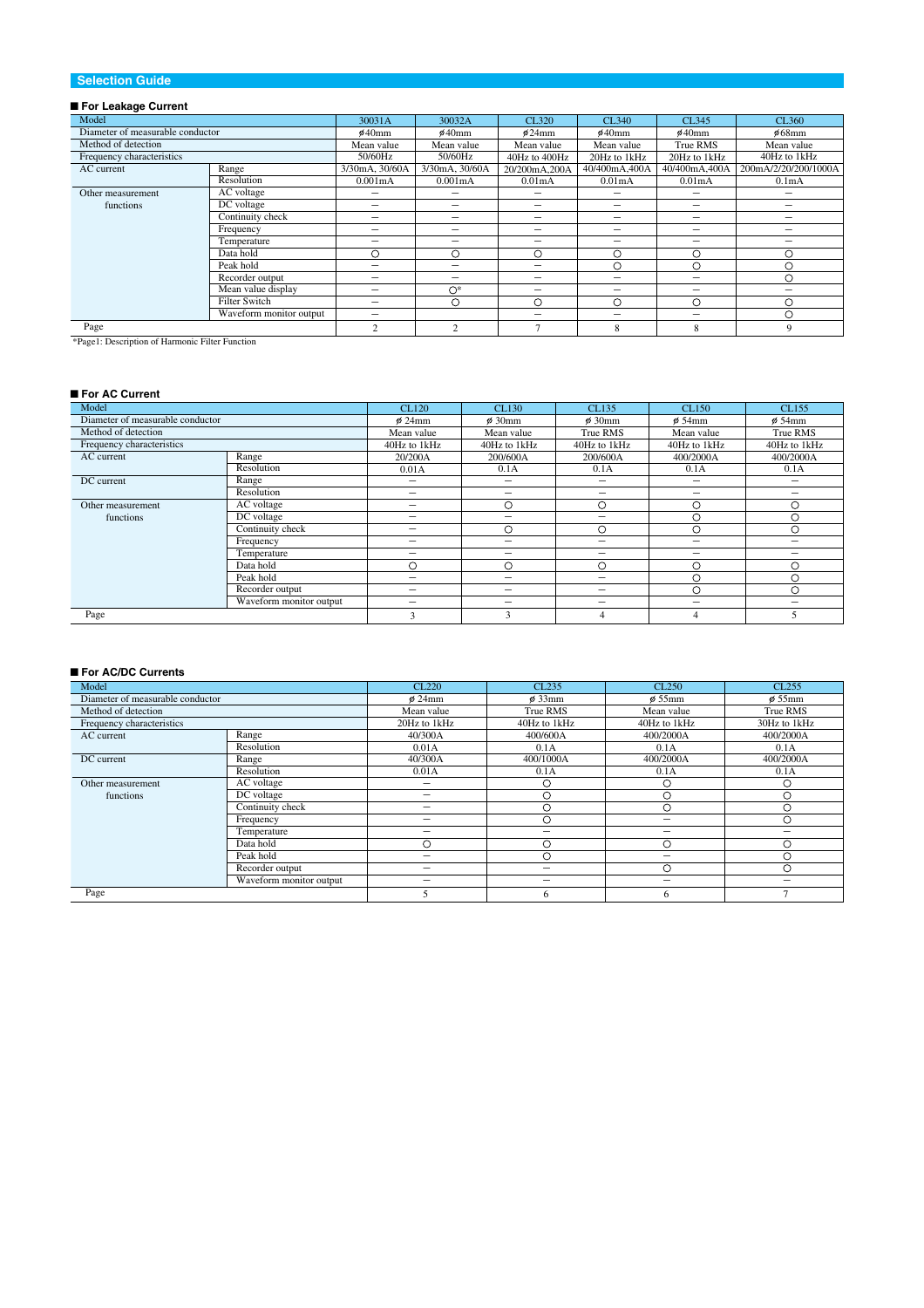## Description of Harmonic Filter Function

#### **Harmonic Filter Function (Only Available in the 30032A)**

#### **1. What is a Harmonic?**

Harmonic refers to sinusoidal quantity having a frequency that is an integral multiple of the fundamental frequency (for example, the commercial frequency). When a harmonic is superimposed on the fundamental frequency, the waveform is distorted.

#### **2. Why is it Necessary to Accurately Measure the Leakage Current of the Fundamental Frequency (Commercial Frequency)?**

One problem when measuring the leakage current to check the isolation of electrical circuits in power distribution equipment is that the electrical isolation cannot be correctly understood due to the influence of a harmonic current. That is, the leakage current flowing from the electrical circuit to ground is very small so that, in order to check the isolation of electrical circuits by means of the leakage current, it is necessary to remove the harmonic component of the leak current and measure only the current of the fundamental frequency (commercial frequency).

#### **3. The 30032A Employs a Harmonic Filter**

Conventional leakage clamp-on testers could not sufficiently remove harmonic current components so measured leakage current values were often larger than the specified value due to the influence of a harmonic current. In

this case, retesting with an insulation tester was required, resulting in increased effort and cost for the test. Under these circumstances, Yokogawa Meters & Instruments Corporation has developed the leakage clamp-on tester 30032A, which employs a high-performance harmonic filter that can accurately measure just the fundamental frequency component of the leakage current.

#### **Characteristics of Harmonic Filter**

#### **1. Filter Characteristic of the 30032A**

When the frequency is more than 60 Hz, the sharp filter removes the harmonic component, leaving the fundamental frequency. For example, the level of 100 Hz is attenated to approx. 1%. <Reference Figure 1: Harmonic Filter Characteristic 1>

#### **Figure 1: Harmonic Filter Characteristic 1**



**SE** 

#### **2. Filter Comparison (between the On and Off States)**

This is the filter characteristic in the On and Off states. <Reference Figure 2: Harmonic Filter Characteristic 2>

<Reference> When the filter is in the On or Off state

 Amplitude ratios in the range between the fundamental frequency and the third frequency <Fundamental frequency: 60 Hz>



## Measurement Example

Measurement method of leakage current

Measurement location of leakage current A: Measurement of the grounding wire for the transformer class B grounding work B: Measurement of the electrical circuit:<br>C: Measurement of the grounding wire of electrical equipment

(1) 3-phase 4-wire electrical circuit

Current

 $\bullet$  In the case of load current

Current



\*Be careful of the polarity in the case of direct cur

Load device

GNIC

(2) Single-phase 3-wire electrical circuit



Example of load measurement with the CL Series





\*Waveforms obtained when measuring a distribution board of a Yokogawa Meters & Instruments board of a Yokogaw<br>Corporation office

1

E1

Load device

Ŏ Ō €

 $\overline{C}$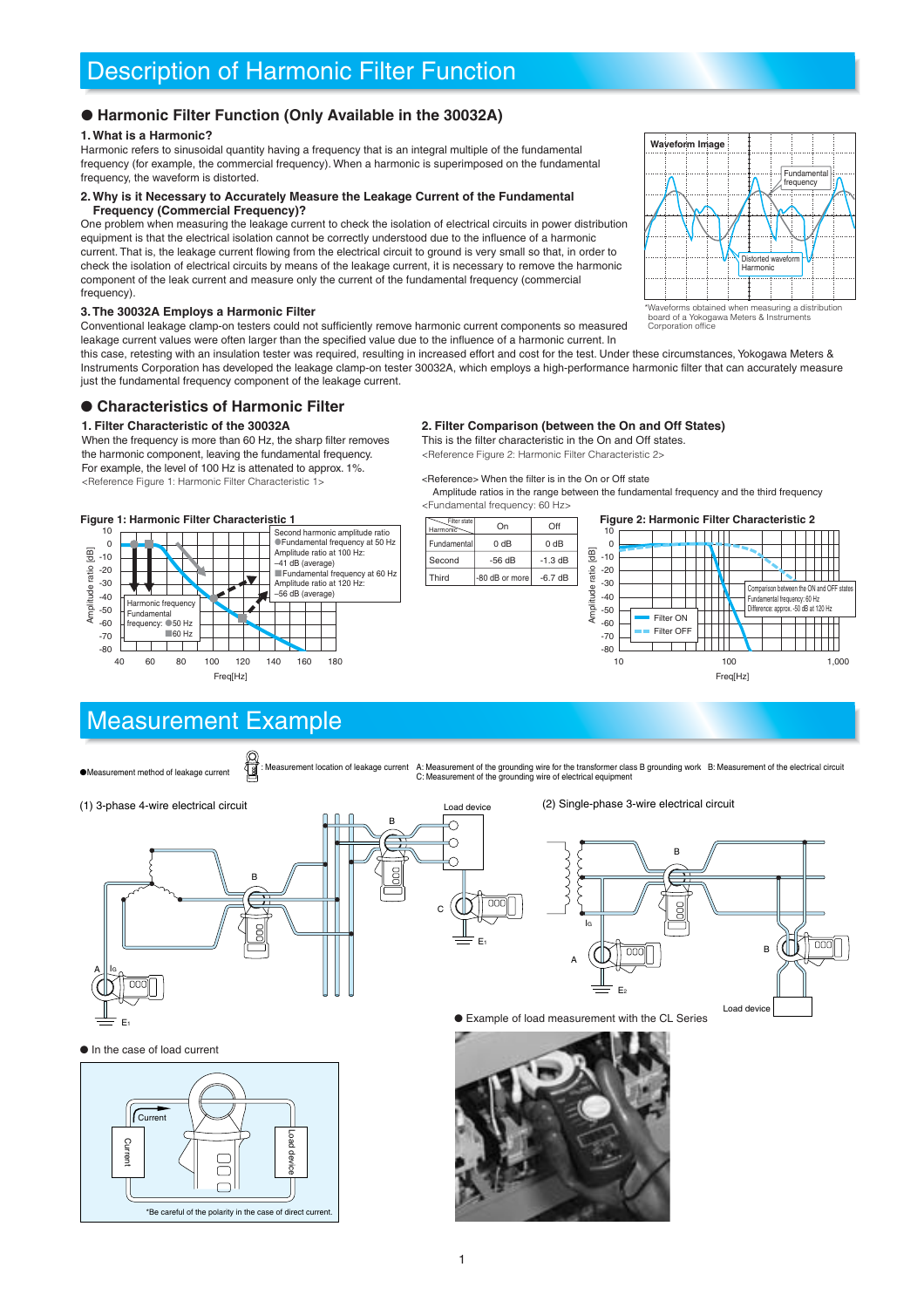## Leakage Clamp-on Testers



#### **30032A**

- Can measure leakage AC currents of 1mA
- Filter function can cut off harmonics-currents components from 2nd order
- Filter function select on or off

#### AC current measurement

| <b>Filter function OFF</b> |  |
|----------------------------|--|

| <b>FIREI IUNGUUN OFF</b> |                      |                                  | $A$ ccuracy. $\pm$ (70 Or reading $\pm$ digits) |
|--------------------------|----------------------|----------------------------------|-------------------------------------------------|
| Range                    | Resolution           | Accuracy                         | Maximum<br><b>Allowable Current</b>             |
| 3mA                      | 0.001 <sub>m</sub> A | $0.010 < I < 32.70$ mA:          | 3.270mA                                         |
| 30mA                     | 0.01 <sub>m</sub> A  | $1.0\% + 5$                      | 32.70mA                                         |
| 30A                      | 0.01A                | $0.05 \leq I \leq 50.0$ A:1.0%+5 | 32.70A                                          |
| 60A                      | 0.1A                 | $50.0 < I \leq 60.6A:5.0\%+5$    | 60.6A                                           |
|                          |                      |                                  |                                                 |

 $\vec{A}$  compared  $\vec{B}$   $\vec{M}$  of  $\vec{B}$  and digital  $\vec{A}$ 

#### **Filter function ON**

| Range | Resolution           | Accuracy                         | Maximum<br><b>Allowable Current</b> |
|-------|----------------------|----------------------------------|-------------------------------------|
| 3mA   | 0.001 <sub>m</sub> A | $0.010 < I \leq 32.70$ mA:       | 3.270mA                             |
| 30mA  | 0.01 <sub>m</sub> A  | $1.5% + 5$                       | 32.70mA                             |
| 30A   | 0.01A                | $0.05 \leq I \leq 50.0$ A:1.5%+5 | 32.70A                              |
| 60A   | 0.1A                 | $50.0 < I \leq 60.6A:5.5\%+5$    | 60.6A                               |

Note: Input current of 2nd-order and higher harmonics : 150 mA rms maximum in the 3 mA/30 mA range : 62 A rms maximum in the 30 A/60 A range

**Filter specifications** (3 mA and 30 mA ranges and 30 A and 60 A ranges) Amplitude ratio at 100 Hz: -38 dB (1.26%) or less (typical: -41 dB) Amplitude ratio at 120 Hz: -53 dB (0.22%) or less (typical: -56 dB)

**Zero correction**

3 mA range: Displays 0.000 mA (zero) when 0.010 mA < I 30 A range: Displays 0.00 A (zero) when 0.05 A < I

#### General Specifications

| Parameter                          | Specification                                                                                                          |
|------------------------------------|------------------------------------------------------------------------------------------------------------------------|
| Method                             | Mean-value detection and rms-value calibration                                                                         |
| Display                            | LCD (Digital reading 3200 counts)                                                                                      |
|                                    | Bar graph (32 segments)                                                                                                |
| Range switching                    | Range selection Auto or Manual                                                                                         |
| Data Hold                          | On all Range                                                                                                           |
| Operating temperature and humidity | 0 to 50°C, 80% RH or less (no condensation)                                                                            |
| Temperature coefficient            | Following values must be added in the temperature                                                                      |
|                                    | range of either 0 to 18°C or 28 to 50°C                                                                                |
|                                    | $0 \leq I \leq 50.0$ A: $\pm$ (0.08% of reading/°C + 0.5 digits/°C)                                                    |
|                                    | $50.0 < I \le 60.6$ A: $\pm (0.3\% \text{ of reading} / {}^{\circ}\text{C} + 0.5 \text{ digits} / {}^{\circ}\text{C})$ |
| Effect of external magnetic fields | 0.0005% typical value (in terms of the magnitude of                                                                    |
|                                    | current in adjacent wires)                                                                                             |
| Safety standard                    | Conforms EN 61010-1, EN 61010-2-032                                                                                    |
|                                    | CAT. III 300V                                                                                                          |
| Circuit voltage                    | 300 Vrms or less                                                                                                       |
| Withstanding voltage               | 3.7 kV AC for one minute                                                                                               |
| Power supply                       | CR2032 lithium battery $\times$ 1                                                                                      |
| Power consumption                  | 6mW maximum                                                                                                            |
| <b>Battery</b> life                | Approx. 90 hours                                                                                                       |
| Automatic power-off                | Power approx. 10 minutes after the last switch operation.                                                              |
| <b>Dimensions</b>                  | Approx 70 (W) $\times$ 178 (H) $\times$ 25 (D) (mm)                                                                    |
| Weight                             | Approx 200 g (including the battery)                                                                                   |
| Accessories                        | User's manual, Battery, Soft carrying case (RB057)                                                                     |



#### **30031A**

- Can measure leakage AC currents of 1mA
- Standard AC Leakage model

#### AC current measurement

| , גווטווטווניווטמטאוטווטוונ |                     |                                  | Accuracy: $\pm$ (% of reading + digits) |
|-----------------------------|---------------------|----------------------------------|-----------------------------------------|
| Range                       | Resolution          | Accuracy                         | Maximum<br><b>Allowable Current</b>     |
| 3mA                         | 0.001mA             | $0.010 < I \leq 32.70$ mA:       | 3.270mA                                 |
| 30mA                        | 0.01 <sub>m</sub> A | $1.0\% + 5$                      | 32.70mA                                 |
| 30A                         | 0.01A               | $0.05 \leq I \leq 50.0$ A:1.0%+5 | 32.70A                                  |
| 60A                         | 0.1A                | $50.0 < I \leq 60.6A:5.0\%+5$    | 60.6A                                   |

**Zero correction**

| Parameter                           | Specification                                                                                                          |
|-------------------------------------|------------------------------------------------------------------------------------------------------------------------|
| Method                              | Mean-value detection and rms-value calibration                                                                         |
| Display                             | LCD (Digital reading 3200 counts)                                                                                      |
|                                     | Bar graph (32 segments)                                                                                                |
| Range swiching                      | Range selection Auto or Manual                                                                                         |
| Data Hold                           | On all Range                                                                                                           |
| Operating temperature and humidity  | 0 to 50°C, 80% RH or less (no condensation)                                                                            |
| Temperature coefficient             | Following values must be added in the temperature                                                                      |
|                                     | range of either 0 to 18°C or 28 to 50°C                                                                                |
|                                     | $0 \leq I \leq 50.0$ A: $\pm$ (0.08% of reading/°C + 0.5 digits/°C)                                                    |
|                                     | $50.0 < I \le 60.6$ A: $\pm (0.3\% \text{ of reading} / {}^{\circ}\text{C} + 0.5 \text{ digits} / {}^{\circ}\text{C})$ |
| Effect of external magnetic fields: | 0.0005% typical value (in terms of the magnitude of                                                                    |
|                                     | current in adjacent wires)                                                                                             |
| Safety standards                    | Conforms EN 61010-1, EN 61010-2-032                                                                                    |
|                                     | CAT. III 300V                                                                                                          |
| Circuit voltage                     | 300 Vrms or less                                                                                                       |
| Withstanding voltage                | 3.7 kV AC for one minute                                                                                               |
| Power supply                        | CR2032 lithium battery $\times$ 1                                                                                      |
| Power consumption                   | 6mW maximum                                                                                                            |
| <b>Battery</b> life                 | Approx. 90 hours                                                                                                       |
| Automatic power-off                 | Power approx. 10 minutes after the last switch operation.                                                              |
| <b>Dimensions</b>                   | Approx 70 (W) $\times$ 178 (H) $\times$ 25 (D) (mm)                                                                    |
| Weight                              | Approx 200 g (including the battery)                                                                                   |
| Accessories                         | User's manual, Battery, Soft carrying case (RB057)                                                                     |

<sup>3</sup> mA range: Displays 0.000 mA (zero) when 0.010 mA < I 30 A range: Displays 0.00 A (zero) when 0.05 A < I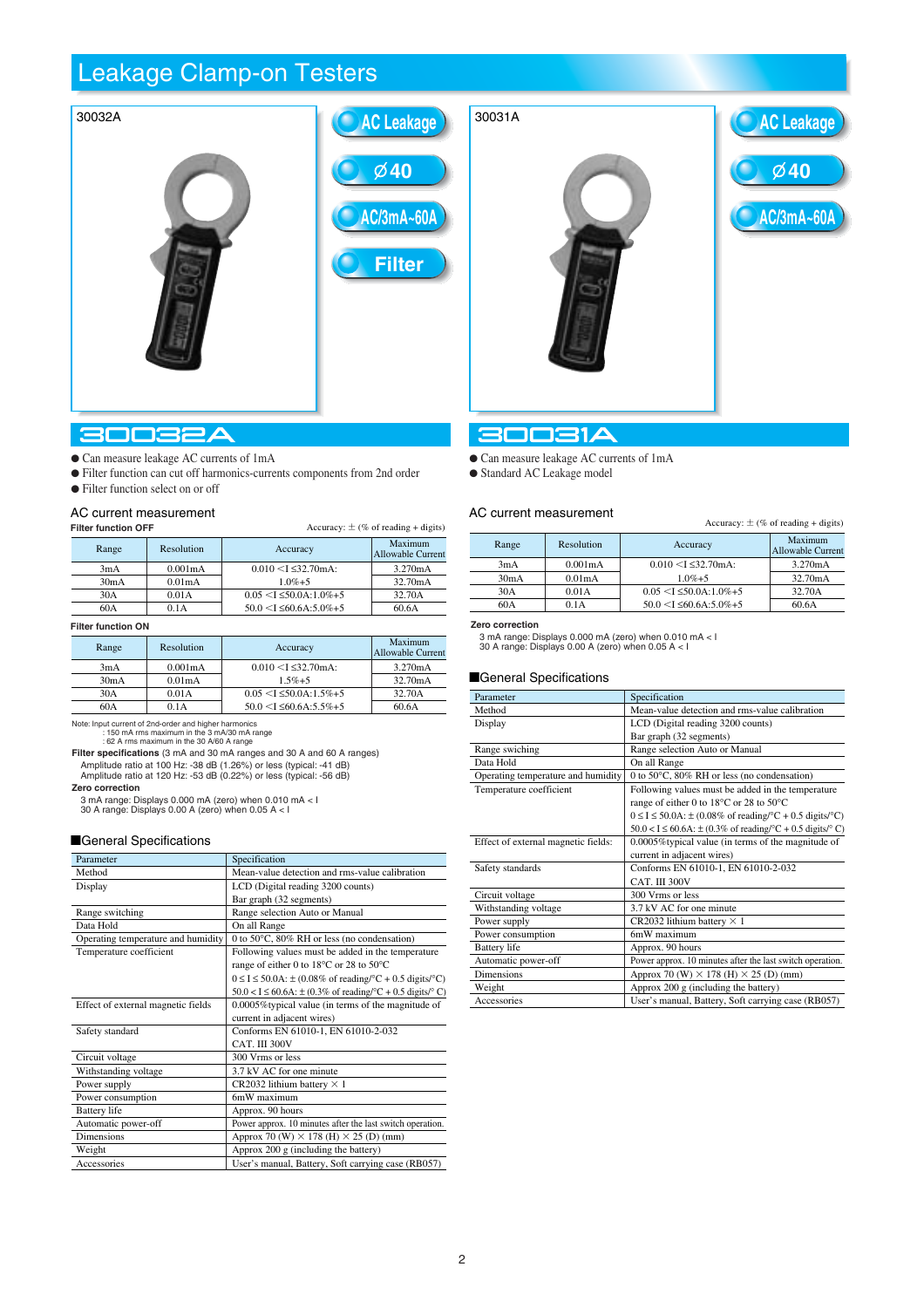





#### $L120$

- $\bullet$  Light weight & compact design
- Mean value display
- Data hold function
- Approved for comformity to safety standards EN61010-1, EN61010-2-032 (CAT. III 300 V)

#### **E**Specifications

|            |       | At $23\degree$ C $\pm$ 5 $\degree$ C, 75%RH or less<br>Accuracy: $\pm$ (% of reading + digits) |
|------------|-------|------------------------------------------------------------------------------------------------|
| Parameter  | Range | Accuracy                                                                                       |
| AC current | 20A   | $2.0+7(50~1kHz)$                                                                               |
|            | 200A  | $2.0+5(50/60)$ Hz)                                                                             |
|            |       | $3.0+10(40~1kHz)$                                                                              |

#### General Specifications

| Parameter                          | Specification                                       |
|------------------------------------|-----------------------------------------------------|
| Method of detection                | Mean value                                          |
| Display                            | LCD(Digital display:1999 counts)                    |
| Response time                      | Approx. 2 seconds                                   |
| Range switching                    | Manual-range                                        |
| Data hold                          | On all range                                        |
| Operating temperature and humidity | $0-40\degree$ , $85\%$ RH or less (no condensation) |
| Temperature coefficient            |                                                     |
| Effect of external magnetic field  | $0.8A$ or less at $400A/m$                          |
| Effect of conductor position       | $\pm 2\%$ or less                                   |
| Safety standard                    | Conforms EN 61010-1, EN61010-2-032                  |
| Circuit voltage                    | 300Vrms or less                                     |
| Withstanding voltage               | 3.7kV AC for one minute                             |
| Power supply                       | LR-44 $\times$ 2(3V) or SR-44 $\times$ 2            |
| <b>Battery</b> life                | Approx. 100 hours (continuous)                      |
| Consumed current                   | Approx. 1mA                                         |
| Auto power-off                     | Approx. 10 minutes                                  |
| Diameter of measurable conductor   | 24mm diameter max.                                  |
| <b>Dimensions</b>                  | Approx. $59(W) \times 148(H) \times 26(D)$ mm       |
| Weight                             | Approx. 100g                                        |
| Accessories                        | User's manual, batteries, carrying case(93033)      |

## $L130$

- $\bullet$  Mean value display
- $\bullet$  Data hold function
- Approved for comformity to safety standards EN61010-1, EN61010-2-031, EN61010-2-032 (CAT. III 600 V)

#### **Specifications**

|            |             | At $23\degree$ C $\pm$ 5 $\degree$ C, 75%RH or less<br>Accuracy: $\pm$ (% of reading + digits) |
|------------|-------------|------------------------------------------------------------------------------------------------|
| Parameter  | Range       | Accuracy                                                                                       |
| AC current |             | $1.5+6(50/60)Hz$                                                                               |
|            | 200A        | $2.0+5(40~1kHz)$                                                                               |
|            |             | $1.0+3(50/60Hz)$                                                                               |
|            | 600A        | $2.0+5(40-1kHz)$                                                                               |
| AC voltage |             | $1.0+2(50/60Hz)$                                                                               |
|            | 200V/600V   | $1.5+4$ (40 $\sim$ 1kHz)                                                                       |
| Resistance | $200\Omega$ | 1.2+4, Beeps at below $30\Omega$ (continuity check)                                            |

| Parameter                          | Specification                                     |
|------------------------------------|---------------------------------------------------|
| Method of detection                | Mean value                                        |
| Display                            | LCD(Digital display:1999 counts)                  |
| Response time                      | Approx. 1 second                                  |
|                                    | (approx. 2 seconds on resistance renge)           |
| Range switching                    | Manual-range                                      |
| Data hold                          | On all range                                      |
| Operating temperature and humidity | $-10-50$ °C, (no condensation)                    |
|                                    | up to 30℃, 90%RH or less                          |
|                                    | up to 40℃, 75%RH or less                          |
|                                    | up to 50℃, 45%RH or less                          |
| Temperature coefficient            |                                                   |
| Effect of external magnetic field  | 2A or less at 400A/m                              |
| Effect of conductor position       | $+2\%$ or less                                    |
| Safety standard                    | Conforms EN 61010-1, EN61010-2-031, EN61010-2-032 |
| Circuit voltage                    | 600Vrms or less                                   |
| Withstanding voltage               | 5.55kV AC for one minute                          |
| Power supply                       | 6F22(006P)9V×1 or 6LR61×2                         |
| <b>Battery</b> life                | Approx. 200 hours (continuous)                    |
| Consumed current                   | Approx. 2mA                                       |
| Auto power-off                     | Approx. 10 minutes                                |
| Diameter of measurable conductor   | 30mm diameter max.                                |
| <b>Dimensions</b>                  | Approx. $93(W) \times 210(H) \times 40(D)$ mm     |
| Weight                             | Approx. 400g                                      |
| Accessories                        | User's manual, batteries, carrying case(93032)    |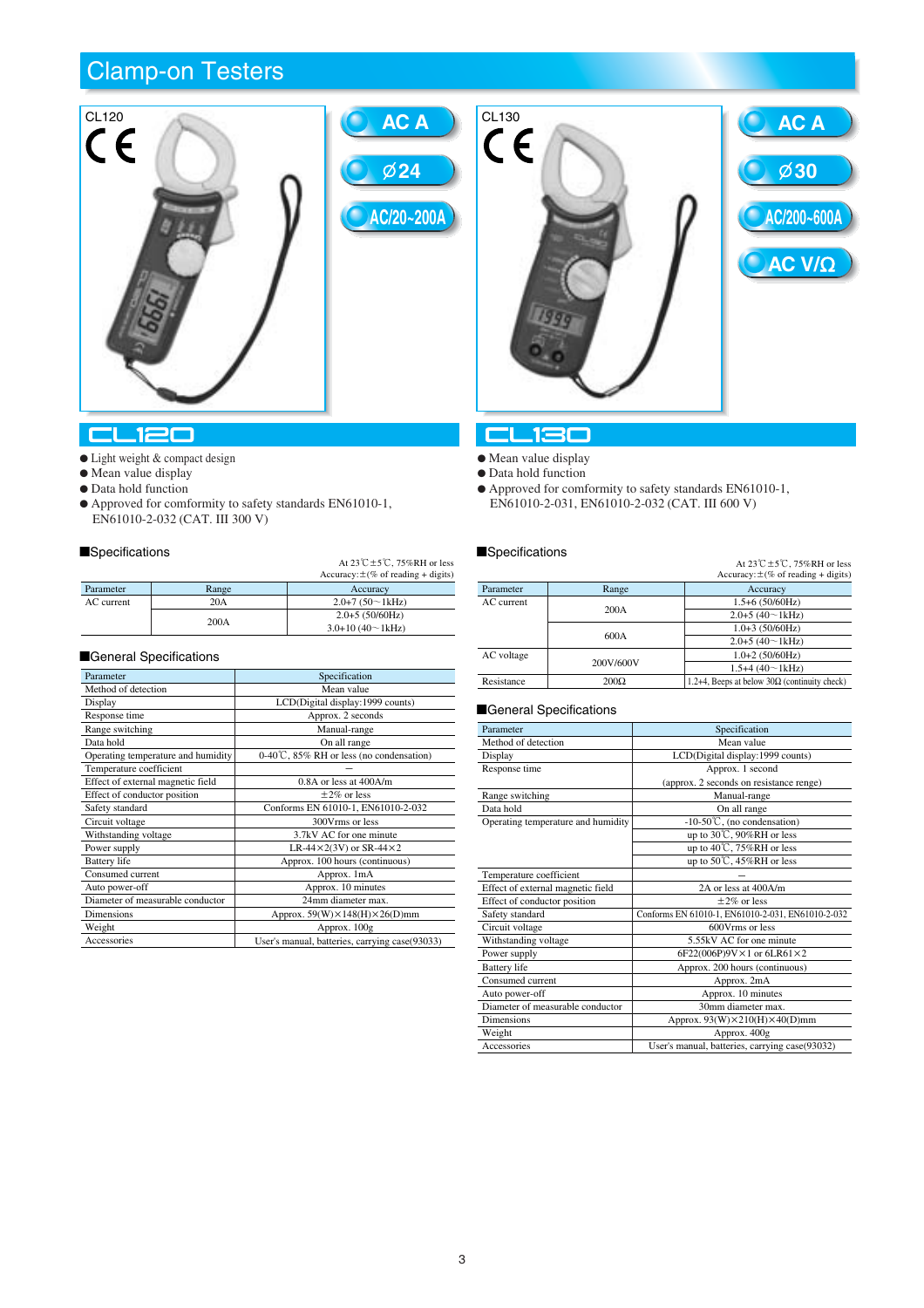



**54**

#### **CL135**

- $\bullet$  True RMS Display
- $\bullet$  Data hold function
- Approved for comformity to safety standard EN61010-1, EN61010-2-031, EN61010-2-032 (CAT. III 600 V)

## Specifications  $A_1 23^\circ C + 5^\circ C$ , 75%RH or less

|              |             | At $23 \cup 13 \cup 13$ / $\sqrt{3}$ (KH of less<br>Accuracy: $\pm$ (% of reading + digits) |
|--------------|-------------|---------------------------------------------------------------------------------------------|
| Parameter    | Range       | Accuracy                                                                                    |
| AC current   |             | $1.5+4(50/60)Hz$                                                                            |
|              | 200A        | $2.0+5(40~1kHz)$                                                                            |
|              | 600A        | $1.5+4(50/60)Hz$                                                                            |
|              |             | $2.0+5(40~1kHz)$                                                                            |
| AC voltage   | 200V/600V   | $1.0+2(50/60Hz)$                                                                            |
|              |             | $1.5+4(40~1kHz)$                                                                            |
| Crest factor |             | ≤3 (50/60Hz)                                                                                |
| Resistance   | $200\Omega$ | 1.2+4, Beeps at below $30\Omega$ (continuity check)                                         |

#### General Specifications

| Parameter                          | Specification                                    |
|------------------------------------|--------------------------------------------------|
| Method of detection                | <b>True RMS</b>                                  |
| Display                            | LCD(Digital display:1999 counts)                 |
| Response time                      | Approx. 1 second                                 |
|                                    | (approx. 2 seconds on resistance renge)          |
| Range switching                    | Manual-range                                     |
| Data hold                          | On all range                                     |
| Operating temperature and humidity | $-10-50\degree$ C, (no condensation)             |
|                                    | up to $30^{\circ}$ C, $90\%$ RH or less          |
|                                    | up to $40^{\circ}$ C, 75%RH or less              |
|                                    | up to 50℃, 45%RH or less                         |
| Temperature coefficient            |                                                  |
| Effect of external magnetic field  | 2A or less at 400A/m                             |
| Effect of conductor position       | $\pm 3\%$ or less                                |
| Safety standard                    | Conforms EN61010-1, EN61010-2-031, EN61010-2-032 |
| Circuit voltage                    | 600Vrms or less                                  |
| Withstanding voltage               | 5.55kV AC for one minute                         |
| Power supply                       | 6F22(006P)9V×1 or 6LR61×2                        |
| <b>Battery</b> life                | Approx. 200 hours (continuous)                   |
| Consumed current                   | Approx. 2mA                                      |
| Auto power-off                     | Approx. 10 minutes                               |
| Diameter of measurable conductor   | 30mm at maximum                                  |
| <b>Dimensions</b>                  | Approx. $93(W)\times210(H)\times40(D)$ mm        |
| Weight                             | Approx. 400g                                     |
| Accessories                        | User's manual, batteries, carrying case (93032)  |

## CLISO

- $\bullet$  Mean value display
- $\bullet$  DC output function
- $\bullet$  Data hold function
- Sleep function
- Approved for comformity to safety standards EN61010-1, EN61010-2-031, EN61010-2-032 (CAT. III 600 V, CAT. II 1000 V)

## Specifications  $At 23^{\circ}\text{C} \pm 5^{\circ}\text{C}$ , 75%RH or less

|              |                             | Accuracy: $\pm$ (% of reading + digits)                   |
|--------------|-----------------------------|-----------------------------------------------------------|
| Parameter    | Range                       | Accuracy                                                  |
| $AC$ current | 400A                        | $1.0+3(50/60Hz)$                                          |
|              |                             | $2.0+3$ (40 $\sim$ 1kHz)                                  |
|              | 2000A(0~1500A)              | $1.0+3(50/60Hz)$                                          |
|              |                             | $3.0+3$ (40 $\sim$ 1kHz)                                  |
|              | 2000A(1500~2000A)           | 3.0(50/60)Hz                                              |
| AC voltage   |                             | $1.0 + 2 (50/60)$ Hz)                                     |
|              | 40/400/750V                 | $1.5+3$ (40 $\sim$ 1kHz)                                  |
| DC voltage   | 40/400/1000V                | $1.0 + 2$                                                 |
| Resistance   | $400/4k/40k/400k\Omega$     | 1.5+2, Beeps at below $50\pm 35\Omega$ (continuity check) |
| DC output    |                             | $\pm 1.5\%$ rdg $\pm 0.5$ mV (50/60Hz)                    |
|              | 400A(0~100mV)               | $\pm 2.5\%$ rdg $\pm 0.5$ mV (40~1kHz)                    |
|              |                             | $\pm 1.5\%$ rdg $\pm 0.5$ mV (50/60Hz)                    |
|              | 2000A(0~150mV/0~1500A)      | $\pm 3.5\%$ rdg $\pm 0.5$ mV (40~1kHz)                    |
|              | 2000A(150~200mV/1500~2000A) | $\pm 3.5\%$ rdg (50/60Hz)                                 |
|              |                             |                                                           |

| Parameter                          | Specification                                       |
|------------------------------------|-----------------------------------------------------|
| Method of detection                | Mean value                                          |
| Display                            | LCD(Digital display:4000 counts)                    |
| Response time                      | Approx. 2 seconds                                   |
| Range switching                    | Manual-range(on AC current range)/                  |
|                                    | Auto-range(on AC voltage range, resistance range)   |
| Data hold                          | On all range                                        |
| Peak hold                          | On AC current range                                 |
| Operating temperature and humidity | $0-40\degree$ , $85\%$ RH or less (no condensation) |
| Temperature coefficient            |                                                     |
| Effect of external magnetic field  | 1A or less at 400A/m                                |
| Effect of conductor position       | $\pm$ (2.0% rdg + 3dgt) or less                     |
| Safety standard                    | Conforms EN61010-1, EN61010-2-031, EN61010-2-032    |
| Circuit voltage                    | 1000Vrms or less                                    |
| Withstanding voltage               | 5.55kV AC for one minute                            |
| Power supply                       | $R6P(SUM-3)\times 2$ or $LR6\times 2$               |
| <b>Battery</b> life                | Approx. 150 hours (continuous)                      |
| Consumed current                   | Approx. 5mA                                         |
| Sleep function                     | Automatically powered down in about 10 minutes      |
|                                    | after the last switch operation                     |
| Diameter of measurable conductor   | 54mm at maximum                                     |
| <b>Dimensions</b>                  | Approx. $105(W)\times 247(H)\times 49(D)$ mm        |
| Weight                             | Approx. 470g                                        |
| Accessories                        | User's manual, batteries, carrying case (93034)     |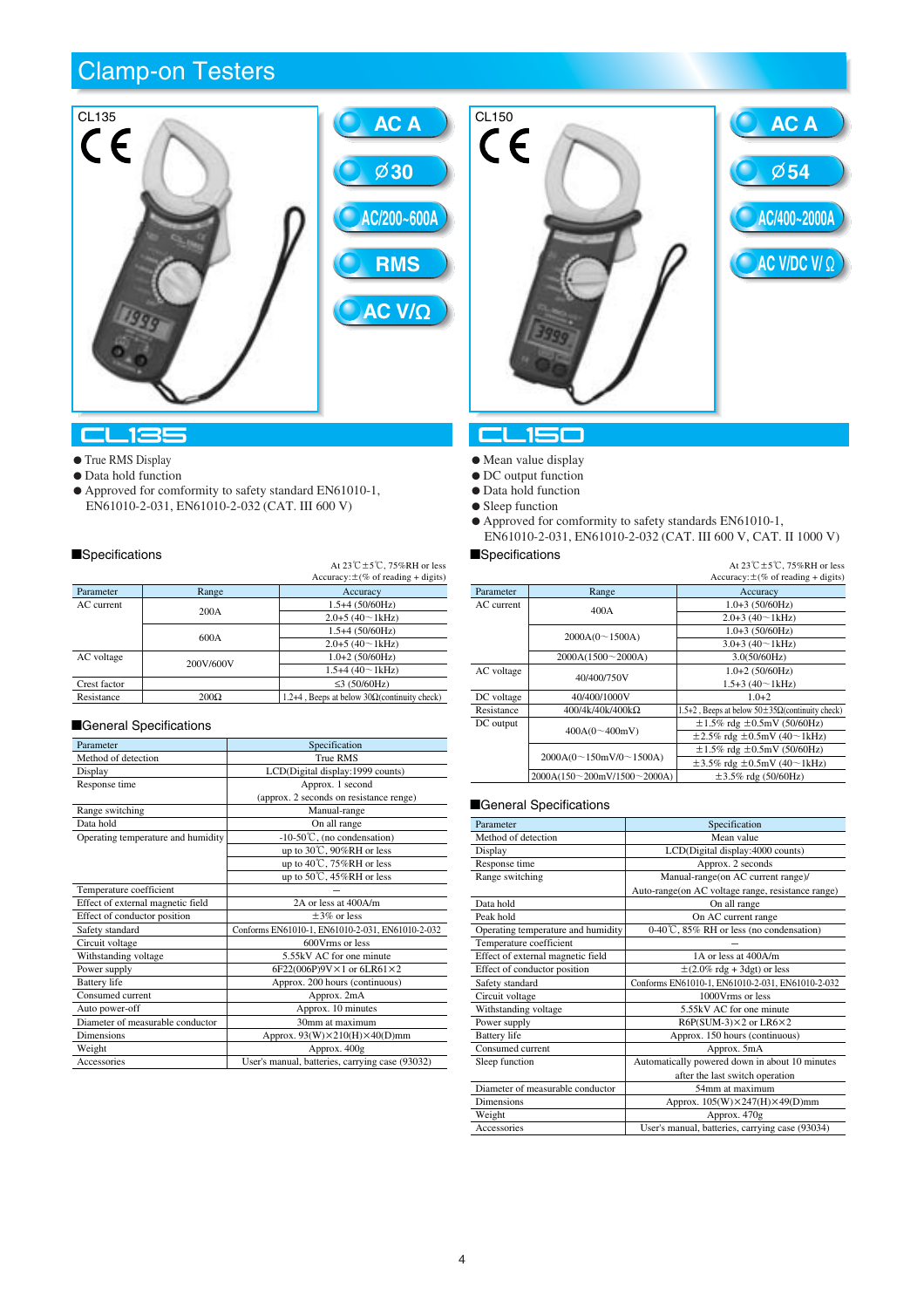



- $\bullet$  True RMS display
- $\bullet$  DC output function
- Data hold function
- Sleep function
- $\bullet$  Approved for comformity to safety standards EN61010-1, EN61010-2-031, EN61010-2-032 (CAT. IV 300V, CAT. III 600V, CAT. II 1000V)

#### $\blacksquare$ Specifications

|            |                               | At $23\degree$ C ± 5 $\degree$ C. 75%RH or less<br>Accuracy: $\pm$ (% of reading + digits) |
|------------|-------------------------------|--------------------------------------------------------------------------------------------|
| Parameter  | Range                         | Accuracy                                                                                   |
| AC current | 400A                          | $1.0+3(50/60Hz)$                                                                           |
|            |                               | $2.0+3$ (40 $\sim$ 1kHz)                                                                   |
|            | 2000A(0~1500A)                | $1.0 + 3(50/60)$ Hz)                                                                       |
|            |                               | $3.0+3$ (40 $\sim$ 1kHz)                                                                   |
|            | 2000A(1500~2000A)             | 3.0(50/60)Hz                                                                               |
| AC voltage |                               | $1.0+2(50/60Hz)$                                                                           |
|            | 40/400/750V                   | $1.5+3$ (40 $\sim$ 1kHz)                                                                   |
| DC voltage | 40/400/1000V                  | $1.0 + 2$                                                                                  |
| Resistance | $400/4k/40k/400k\Omega$       | 1.5+2, Beeps at below $50\pm 35\Omega$ (continuity check)                                  |
| DC output  |                               | $\pm 1.5\%$ rdg $\pm 0.5$ mV (50/60Hz)                                                     |
|            | 400A(0~100mV)                 | $\pm 2.5\%$ rdg $\pm 0.5$ mV (40~1kHz)                                                     |
|            |                               | $\pm 1.5\%$ rdg $\pm 0.5$ mV (50/60Hz)                                                     |
|            | 2000A(0~150mV/0~1500A)        | $\pm 3.5\%$ rdg $\pm 0.5$ mV (40~1kHz)                                                     |
|            | $2000A(150-200mV/1500-2000A)$ | $\pm 3.5\%$ rdg (50/60Hz)                                                                  |

#### General Specifications

| Parameter                          | Specification                                       |
|------------------------------------|-----------------------------------------------------|
| Method of detection                | <b>True RMS</b>                                     |
| Display                            | LCD(Digital display:4000 counts)                    |
| Response time                      | Approx. 2 seconds                                   |
| Range switching                    | Manual-range(on AC current range)/                  |
|                                    | Auto-range(on AC voltage range, resistance range)   |
| Data hold                          | On all range                                        |
| Peak hold                          | On AC current range                                 |
| Operating temperature and humidity | $0-40\degree$ , $85\%$ RH or less (no condensation) |
| Temperature coefficient            |                                                     |
| Effect of external magnetic field  | 1A or less at 400A/m                                |
| Effect of conductor position       | $\pm$ (2.0% rdg + 3dgt) or less                     |
| Safety standard                    | Conforms EN61010-1, EN61010-2-031, EN61010-2-032    |
| Circuit voltage                    | 1000 Vrms or less                                   |
| Withstanding voltage               | 5.55kV AC for one minute                            |
| Power supply                       | $R6P(SUM-3)\times 2$ or $LR6\times 2$               |
| <b>Battery</b> life                | Approx. 80 hours (continuous)                       |
| Consumed current                   | Approx. 7mA                                         |
| Sleep function                     | Automatically powered down in about 10 minutes      |
|                                    | after the last switch operation                     |
| Diameter of measurable conductor   | 54mm at maximum                                     |
| <b>Dimensions</b>                  | Approx. $105(W)\times 247(H)\times 49(D)$ mm        |
| Weight                             | Approx. 470g                                        |
| Accessories                        | User's manual, batteries, carrying case (93034)     |

### cuaan

- $\bullet$  Light weight  $\&$  compact design
- $\bullet$  Mean value display
- Sleep function
- Approved for comformity to safety standards EN61010-1, EN61010-2-032 (CAT. III 300 V)

## Specifications  $\mathsf{At}23\mathbb{C} \pm 5\mathbb{C}$ , 75%RH or less

|                |                               | $A(z)$ $\cup$ $\pm$ $\cup$ $\vee$ , $\vee$ $\vee$ $\wedge$ $\wedge$ $\wedge$ $\wedge$ $\wedge$ $\wedge$ $\wedge$ $\wedge$<br>Accuracy: $\pm$ (% of reading + digits) |
|----------------|-------------------------------|----------------------------------------------------------------------------------------------------------------------------------------------------------------------|
| Parameter      | Range                         | Accuracy                                                                                                                                                             |
| DC current     | 40A                           | $1.0 + 4$                                                                                                                                                            |
|                | $300A(\pm 20 \sim \pm 200A)$  | $1.5 + 4$                                                                                                                                                            |
|                | $300A(\pm 200 \sim \pm 300A)$ | 3.0                                                                                                                                                                  |
| AC current     |                               | $1.0+4(50/60Hz)$                                                                                                                                                     |
|                | 40A                           | $2.5+4(20~1kHz)$                                                                                                                                                     |
|                | 300A(20~200A)                 | $1.5+4(50/60Hz)$                                                                                                                                                     |
|                |                               | $2.5+4(20~1kHz)$                                                                                                                                                     |
| 300A(200~300A) |                               | 3.5(50/60)Hz                                                                                                                                                         |
|                |                               | $4.0(20 \sim 1kHz)$                                                                                                                                                  |

**AC/40~300A**

**DC/40~300A**

**24**

**AC A/DC A**

| Parameter                          | Specification                                    |
|------------------------------------|--------------------------------------------------|
| Method of detection                | Mean value                                       |
| Display                            | LCD(Digital display:4000 counts)                 |
| Response time                      | Approx. 2 seconds                                |
| Range switching                    | Auto-range                                       |
| Data hold                          | On all range                                     |
| Operating temperature and humidity | $0-40\degree$ , 85% RH or less (no condensation) |
| Temperature coefficient            |                                                  |
| Effect of external magnetic field  | 1A or less at 400A/m                             |
| Effect of conductor position       | $\pm$ (2.0% rdg + 5dgt) or less                  |
| Safety standard                    | Conforms EN61010-1, EN61010-2-032                |
| Circuit voltage                    | 300 Vrms or less                                 |
| Withstanding voltage               | 3.7kV AC for one minute.                         |
| Power supply                       | LR-44 $\times$ 2(3V) or SR-44 $\times$ 2         |
| <b>Battery</b> life                | Approx. 11 hours (continuous)                    |
| Consumed current                   | Approx. 9mA                                      |
| Sleep function                     | Automatically powered down in about              |
|                                    | 5 minutes after the last switch operation        |
| Diameter of measurable conductor   | 24mm at maximum                                  |
| <b>Dimensions</b>                  | Approx. $59(W) \times 147(H) \times 25(D)$ mm    |
| Weight                             | Approx. 100g                                     |
| Accessories                        | User's manual, batteries, carrying case(93033)   |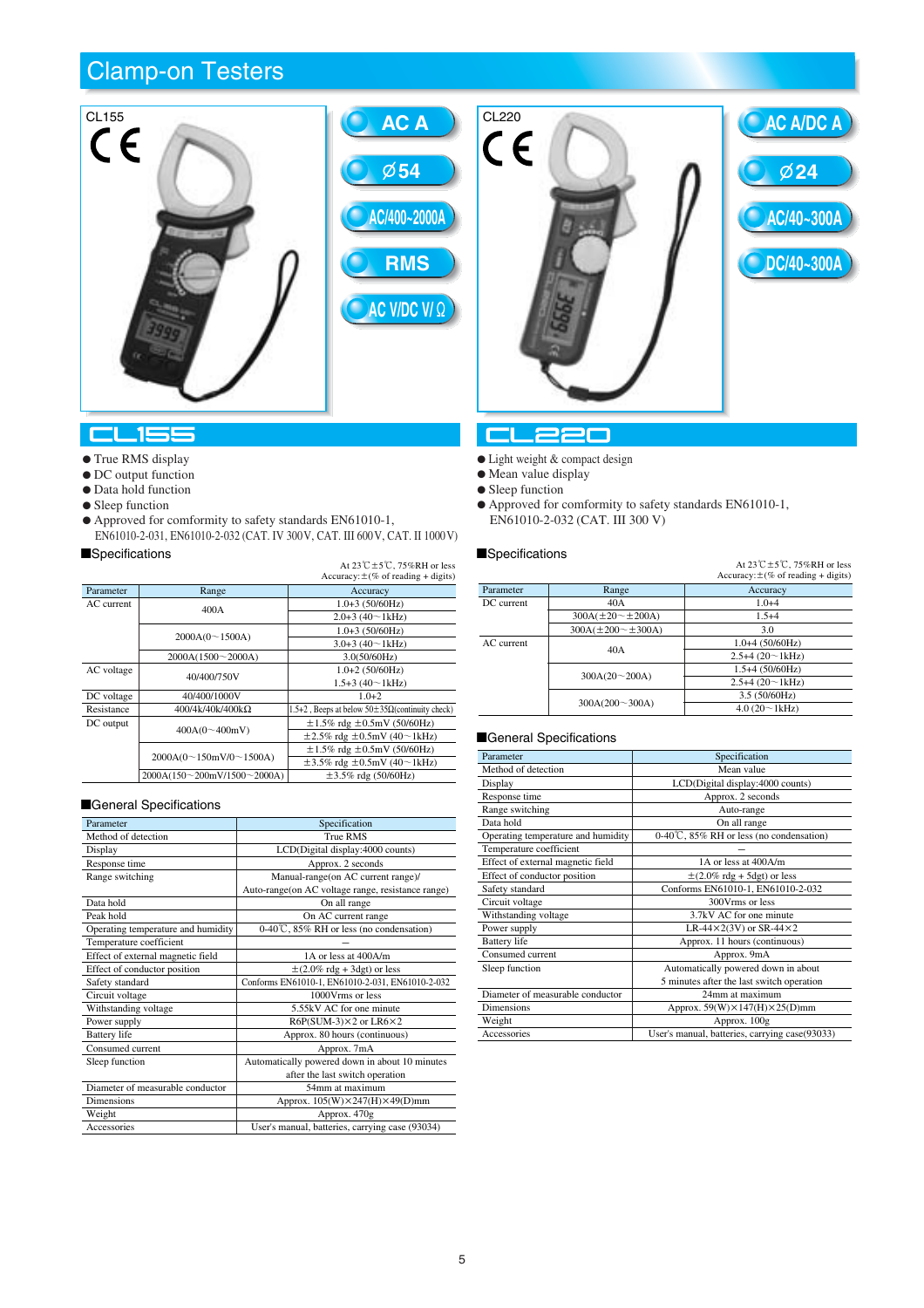

#### **CL** 235 ÷

#### $\bullet$  True RMS display

- Sleep function
- $\bullet$  Data hold function
- Approved for comformity to safety standards EN61010-1, EN61010-2-031, EN61010-2-032 (CAT. III 600 V)

#### $\blacksquare$ Specifications

|              |                  | At $23\text{°C}$ ±5 $\text{°C}$ , 75%RH or less<br>Accuracy: $\pm$ (% of reading + digits) |
|--------------|------------------|--------------------------------------------------------------------------------------------|
| Parameter    | Range            | Accuracy                                                                                   |
| AC current   | 400/600A         | $1.5+5(50/60)Hz$                                                                           |
|              |                  | $3.5+5(40~1kHz)$                                                                           |
| DC current   | 400/1000A        | $1.0 + 5$                                                                                  |
| AC voltage   | 40/400/600V      | $1.5+5(50/60)Hz$                                                                           |
|              |                  | $3.5+5(40~1kHz)$                                                                           |
| DC voltage   | 40/400/600V      | $1.0 + 5$                                                                                  |
| Crest factor |                  | $\leq$ 3                                                                                   |
| Resistance   | $400/4000\Omega$ | 1.0+5, Beeps at below $20\Omega$ (continuity check)                                        |
| Frequency    | $10 - 3000$ Hz   | $1.5 + 5$                                                                                  |

#### General Specifications

| Method of detection<br>True RMS<br>LCD(Digital display:3999 counts)<br>Display<br>Approx. 2 second<br>Response time<br>Range switching<br>Auto-range<br>Data hold<br>On all range<br>Peak hold<br>On AC/DC current range, AC/DC voltage range<br>Average measurement<br>$0-40\degree$ C, 90% RH or less (no condensation)<br>Operating temperature and humidity<br>Temperture coefficient<br>Effect of external magnetic field<br>Effect of conductor position<br>$+2\%$ or less<br>Conforms EN61010-1, EN61010-2-031, EN61010-2-032<br>Safety standard<br>600 Vrms or less<br>Circuit voltage<br>5.55kV AC for one minute<br>Withstanding voltage<br>6F22(006P)9V×1 or 6LR61×1<br>Power supply<br><b>Battery</b> life<br>Approx. 15 hours (continuous)<br>Consumed current<br>Approx. 15mA<br>Automatically powered down in about<br>Sleep function<br>30 minutes after the last switch operation<br>Diameter of measurable conductor<br>33mm at maximum<br><b>Dimensions</b><br>Approx. $91(W)\times210(H)\times40(D)$ mm | Parameter | Specification |
|-----------------------------------------------------------------------------------------------------------------------------------------------------------------------------------------------------------------------------------------------------------------------------------------------------------------------------------------------------------------------------------------------------------------------------------------------------------------------------------------------------------------------------------------------------------------------------------------------------------------------------------------------------------------------------------------------------------------------------------------------------------------------------------------------------------------------------------------------------------------------------------------------------------------------------------------------------------------------------------------------------------------------------|-----------|---------------|
|                                                                                                                                                                                                                                                                                                                                                                                                                                                                                                                                                                                                                                                                                                                                                                                                                                                                                                                                                                                                                             |           |               |
|                                                                                                                                                                                                                                                                                                                                                                                                                                                                                                                                                                                                                                                                                                                                                                                                                                                                                                                                                                                                                             |           |               |
|                                                                                                                                                                                                                                                                                                                                                                                                                                                                                                                                                                                                                                                                                                                                                                                                                                                                                                                                                                                                                             |           |               |
|                                                                                                                                                                                                                                                                                                                                                                                                                                                                                                                                                                                                                                                                                                                                                                                                                                                                                                                                                                                                                             |           |               |
|                                                                                                                                                                                                                                                                                                                                                                                                                                                                                                                                                                                                                                                                                                                                                                                                                                                                                                                                                                                                                             |           |               |
|                                                                                                                                                                                                                                                                                                                                                                                                                                                                                                                                                                                                                                                                                                                                                                                                                                                                                                                                                                                                                             |           |               |
|                                                                                                                                                                                                                                                                                                                                                                                                                                                                                                                                                                                                                                                                                                                                                                                                                                                                                                                                                                                                                             |           |               |
|                                                                                                                                                                                                                                                                                                                                                                                                                                                                                                                                                                                                                                                                                                                                                                                                                                                                                                                                                                                                                             |           |               |
|                                                                                                                                                                                                                                                                                                                                                                                                                                                                                                                                                                                                                                                                                                                                                                                                                                                                                                                                                                                                                             |           |               |
|                                                                                                                                                                                                                                                                                                                                                                                                                                                                                                                                                                                                                                                                                                                                                                                                                                                                                                                                                                                                                             |           |               |
|                                                                                                                                                                                                                                                                                                                                                                                                                                                                                                                                                                                                                                                                                                                                                                                                                                                                                                                                                                                                                             |           |               |
|                                                                                                                                                                                                                                                                                                                                                                                                                                                                                                                                                                                                                                                                                                                                                                                                                                                                                                                                                                                                                             |           |               |
|                                                                                                                                                                                                                                                                                                                                                                                                                                                                                                                                                                                                                                                                                                                                                                                                                                                                                                                                                                                                                             |           |               |
|                                                                                                                                                                                                                                                                                                                                                                                                                                                                                                                                                                                                                                                                                                                                                                                                                                                                                                                                                                                                                             |           |               |
|                                                                                                                                                                                                                                                                                                                                                                                                                                                                                                                                                                                                                                                                                                                                                                                                                                                                                                                                                                                                                             |           |               |
|                                                                                                                                                                                                                                                                                                                                                                                                                                                                                                                                                                                                                                                                                                                                                                                                                                                                                                                                                                                                                             |           |               |
|                                                                                                                                                                                                                                                                                                                                                                                                                                                                                                                                                                                                                                                                                                                                                                                                                                                                                                                                                                                                                             |           |               |
|                                                                                                                                                                                                                                                                                                                                                                                                                                                                                                                                                                                                                                                                                                                                                                                                                                                                                                                                                                                                                             |           |               |
|                                                                                                                                                                                                                                                                                                                                                                                                                                                                                                                                                                                                                                                                                                                                                                                                                                                                                                                                                                                                                             |           |               |
|                                                                                                                                                                                                                                                                                                                                                                                                                                                                                                                                                                                                                                                                                                                                                                                                                                                                                                                                                                                                                             |           |               |
|                                                                                                                                                                                                                                                                                                                                                                                                                                                                                                                                                                                                                                                                                                                                                                                                                                                                                                                                                                                                                             |           |               |
|                                                                                                                                                                                                                                                                                                                                                                                                                                                                                                                                                                                                                                                                                                                                                                                                                                                                                                                                                                                                                             | Weight    | Approx. 450g  |
| Accessories<br>User's manual, batteries, carrying case(93032)                                                                                                                                                                                                                                                                                                                                                                                                                                                                                                                                                                                                                                                                                                                                                                                                                                                                                                                                                               |           |               |

## CL250

- $\bullet$  Mean value display
- $\bullet$  Sleep function

 $CE<sub>250</sub>$ 

- Data hold function
- Approved for comformity to safety standards EN61010-1,
- EN61010-2-031, EN61010-2-032 (CAT. IV 600 V, CAT. III 1000 V)

**55**

**AC/400~2000A**

**DC/400~2000A**

**AC V/DC V/**  $\Omega$ 

**AC A/DC A**

## Specifications  $A_1 23\degree + 5\degree$ , 75%RH or less

|            |                                 | At $2J \cup LJ \cup MJ$ with the ress<br>Accuracy: $\pm$ (% of reading + digits) |
|------------|---------------------------------|----------------------------------------------------------------------------------|
| Parameter  | Range                           | Accuracy                                                                         |
| DC current | 400/2000A                       | $1.5 + 2$                                                                        |
| AC current |                                 | $1.5+2(50/60)Hz$                                                                 |
|            | 400A/2000A(0~1000A)             | $3.0+4(40 \sim 500 Hz)$                                                          |
|            |                                 | $5.0+4$ (500 $\sim$ 1kHz)                                                        |
|            | 2000A(1001~2000A)               | $3.0 + 2 (50/60)$ Hz)                                                            |
| DC voltage | 400/1000V                       | $1.0 + 2$                                                                        |
| AC voltage | 400/750V                        | $1.5+2(50/60Hz)$                                                                 |
|            |                                 | $1.5+4(40~1kHz)$                                                                 |
| Resistance | 400/4000Ω                       | 1.5+2, Beeps at below $50\pm 35\Omega$ (continuity check)                        |
| DC output  | DC400A(0~100mV)                 | $\pm 1.5\%$ rdg $\pm 3$ mV                                                       |
|            | DC2000A(0~200mV)                | $\pm 1.5\%$ rdg $\pm 3$ mV                                                       |
|            | AC400A(0~400mV)                 | $\pm 1.5\%$ rdg $\pm 3$ mV (50/60Hz)                                             |
|            | AC2000A(0~100mV/0~1000A)        | $\pm 3.0\%$ rdg $\pm 3$ mV (40~500Hz)                                            |
|            |                                 | $\pm 5.0\%$ rdg $\pm 3$ mV (500~1kHz)                                            |
|            | AC2000A(100.1~200mV/1001~2000A) | $\pm 3.0\%$ rdg $\pm 3$ mV (50/60Hz)                                             |

| Parameter                          | Specification                                       |
|------------------------------------|-----------------------------------------------------|
| Method of detection                | Mean value                                          |
| Display                            | LCD(Digital display:3999 counts)                    |
| Response time                      | Approx. 2 seconds                                   |
| Range switching                    | Manual-range(on current, voltage range)             |
|                                    | /Auto-range(on resistance range)                    |
| Peak hold                          | On all range                                        |
| Max hold                           | On current/voltage range                            |
| Operating temperature and humidity | $0-40\degree$ , $85\%$ RH or less (no condensation) |
| Temperature coefficient            |                                                     |
| Effect of external magnetic field  | 4A or less at 400A/m                                |
| Effect of conductor position       | $\pm$ (1.5% rdg + 3dgt) or less                     |
| Safety standard                    | Conforms EN61010-1, EN61010-2-031, EN61010-2-032    |
| Circuit voltage                    | 1000Vrms or less                                    |
| Withstanding voltage               | 5.55kV AC for one minute                            |
| Power supply                       | $R6P(SUM-3)\times 2$ or $LR6\times 2$               |
| <b>Battery</b> life                | Approx. 100 hours (continuous)                      |
| Consumed current                   | Approx. 9mA                                         |
| Sleep function                     | Automatically powered down in about                 |
|                                    | 10 minutes after the last switch operation          |
| Diameter of measurable conductor   | 55mm at maximum                                     |
| <b>Dimensions</b>                  | Approx. $105(W)\times 250(H)\times 49(D)$ mm        |
| Weight                             | Approx. 530g                                        |
| Accessories                        | User's manual, Test Lead(98011),                    |
|                                    | Output plug(98012), batteries, carrying case(93034) |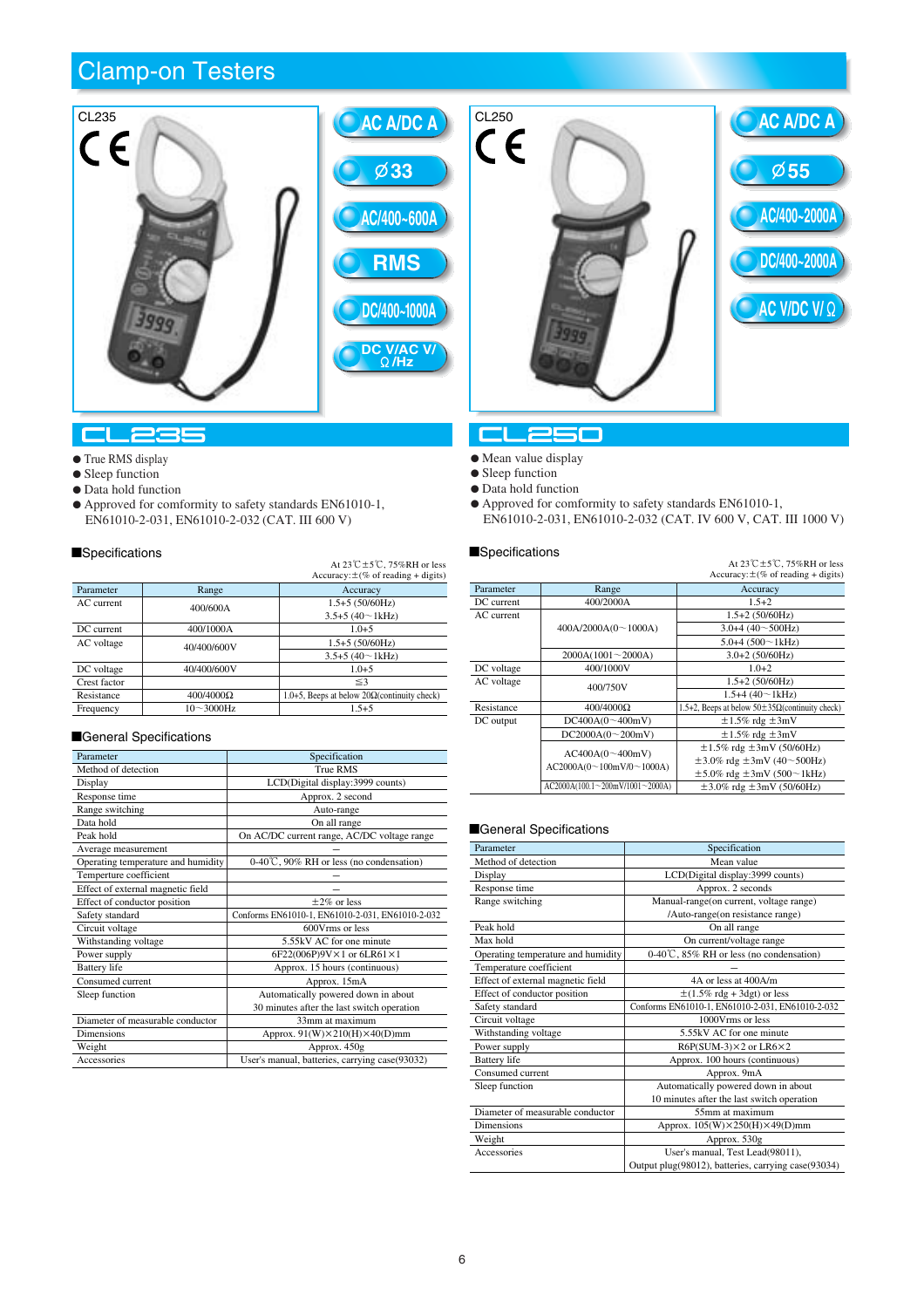

#### **CL25**

#### **•** True RMS display

- $\bullet$  Sleep function
- Data hold function
- Approved for comformity to safety standards EN61010-1,
- EN61010-2-031, EN61010-2-032 (CAT. III 600 V, CAT. II 1000 V)

#### $\blacksquare$ Specifications

|              |                                             | At $23\text{°C}$ ±5°C, 75%RH or less                      |
|--------------|---------------------------------------------|-----------------------------------------------------------|
|              |                                             | $Accuracy: \pm (\% \text{ of reading } + \text{ digits})$ |
| Parameter    | Range                                       | Accuracy                                                  |
| DC current   | 400/2000A                                   | $1.5 + 2$                                                 |
| AC current   | 400A/2000A(150~1700A)                       | $1.5+3(50/60Hz)$                                          |
|              |                                             | $3.0+4$ (30 $\sim$ 1kHz)                                  |
|              | $2000A(1701 \sim 2000A)$                    | $3.5+3(50/60)Hz$                                          |
| DC voltage   | 40/400/1000V                                | $1.0 + 2$                                                 |
| AC voltage   | 40/400/750V                                 | $1.5+3(50/60)Hz$                                          |
|              |                                             | $2.0+4(30~1kHz)$                                          |
| Crest factor |                                             | $\leq$ 3                                                  |
| Resistance   | 400/4000Ω                                   | 1.5+2, Beeps at below $20\Omega$ (continuity check)       |
| Frequency    | $10 - 3999$ Hz                              | $1.5 + 5$                                                 |
| DC output    | DC400A(0~400mV)                             | $\pm 1.5\%$ rdg $\pm 3$ mV                                |
|              | DC2000A(15~200mV)                           | $\pm 1.5\%$ rdg $\pm 3mV$                                 |
|              | AC400A(0~400mV)                             | $\pm 1.5\%$ rdg $\pm 3$ mV (50/60Hz)                      |
|              | /AC2000A(15~170mV/150~1700A)                | $\pm 3.0\%$ rdg $\pm 3$ mV (40~1kHz)                      |
|              | $AC2000A(170.1 \sim 200mV/1701 \sim 2000A)$ | $\pm 3.5\%$ rdg $\pm 3$ mV (50/60Hz)                      |

#### General Specifications

| Parameter                          | Specification                                                 |
|------------------------------------|---------------------------------------------------------------|
| Method of detection                | <b>True RMS</b>                                               |
| Display                            | LCD(Digital display:3999 counts)                              |
| Response time                      | Approx. 1 second(on DC current/voltage range),                |
|                                    | Approx. 2 seconds(AC current/voltage range, resistance range) |
| Range switching                    | Auto-range                                                    |
| Data hold                          | On all range (without peak hold)                              |
| Peak hold                          | On current/voltage range                                      |
| Average Measeurement               | On current/voltage range                                      |
| Operating temperature and humidity | $0-40\degree$ , $85\%$ RH or less (no condensation)           |
| Temperature coefficient            |                                                               |
| Effect of external magnetic field  | 4A or less at 400A/m                                          |
| Effect of conductorposition        | $\pm$ (1.5% rdg + 3dgt) or less                               |
| Safety standard                    | Conforms EN61010-1, EN61010-2-031, EN61010-2-032              |
| Circuit voltage                    | 1000 Vrms or less                                             |
| Withstanding voltage               | 5.55kV AC for one minute                                      |
| Power supply                       | 6F22(006P)9V×1 or 6LR61×1                                     |
| <b>Battery</b> life                | Approx. 15 hours (continuous)                                 |
| Consumed current                   | Approx. 15mA                                                  |
| Sleep function                     | Automatically powered down in about                           |
|                                    | 10 minutes after the last switch operation                    |
| Diameter of measurable conductor   | 55mm at maximum                                               |
| <b>Dimensions</b>                  | Approx. $105(W)\times 250(H)\times 49(D)$ mm                  |
| Weight                             | Approx. 540g                                                  |
| Accessories                        | User's manual, Test Lead(98011),                              |
|                                    | Output plug(98012), batteries, carrying case(93034)           |

# Leakage Clamp-on Testers



#### -320 m

- $\bullet$  Mean value display
- Auto power-off
- Manual range switching
- Approved for comformity to safety standards EN61010-1, EN61010-2-032 (CAT. III 300 V)

## Specifications  $\mathsf{At} 23\mathbb{C} \pm 5\mathbb{C}$ , 75%RH or less

|            |                   |                         | $1.11 - 1.000$ $-1.0000$ $-1.0000$ $-1.0000$<br>Accuracy: $\pm$ (% of reading + digits) |
|------------|-------------------|-------------------------|-----------------------------------------------------------------------------------------|
| Parameter  | Accuracy<br>Range |                         |                                                                                         |
|            |                   | WIDE $(40 \sim 400$ Hz) | 50/60Hz                                                                                 |
| AC current | 20mA/200mA        | $2.0 + 4(50/60)$ Hz)    | $3.0 + 5(50/60)$ Hz)                                                                    |
|            | 200A(0~100A)      | $5.0+6(40~400 Hz)$      |                                                                                         |
|            | 200A(100.1~200A)  | $5.0 + 4$ (50/60Hz)     | $5.0 + 5(50/60)$ Hz)                                                                    |

| Parameter                          | Specification                                  |
|------------------------------------|------------------------------------------------|
| Method of detection                | Mean value                                     |
| Display                            | LCD(Digital display: 1999 counts)              |
| Response time                      | Approx. 2 seconds                              |
| Range switching                    | Manual-range                                   |
| Data hold                          | On all range                                   |
| Operating temperature and humidity | 0-40°C, 85% RH or less (no condensation)       |
| Temperature coefficient            |                                                |
| Effect of external magnetic field  | 10mA or less in proximity to a 14.4mm-dia      |
|                                    | conductor carrying 100A                        |
| Effect of conductor position       | Within 5dgt for 0 to 50A, or 2% for 50 to 200A |
|                                    | (10mm-dia conductor at inside the jaw)         |
| Effect of residual current         | 10mA or less in proximity to a 10mm-dia        |
|                                    | conductor carrying 50A                         |
| Safety standard                    | Conforms EN61010-1, EN61010-2-032              |
| Circuit voltage                    | 300Vrms or less                                |
| Withstanding voltage               | 3.7kV AC for one minute                        |
| Power supply                       | LR-44 $\times$ 2(3V) or SR-44 $\times$ 2       |
| <b>Battery</b> life                | Approx. 15 hours (continuous)                  |
| Consumed current                   | Approx. 5mA                                    |
| Auto power-off                     | Approx. 10 minutes                             |
| Diameter of measurable conductor   | 24mm at maximum                                |
| <b>Dimensions</b>                  | Approx. $60(W) \times 149(H) \times 26(D)$ mm  |
| Weight                             | Approx. 120g                                   |
| Accessories                        | User's manual, batteries, carrying case(93033) |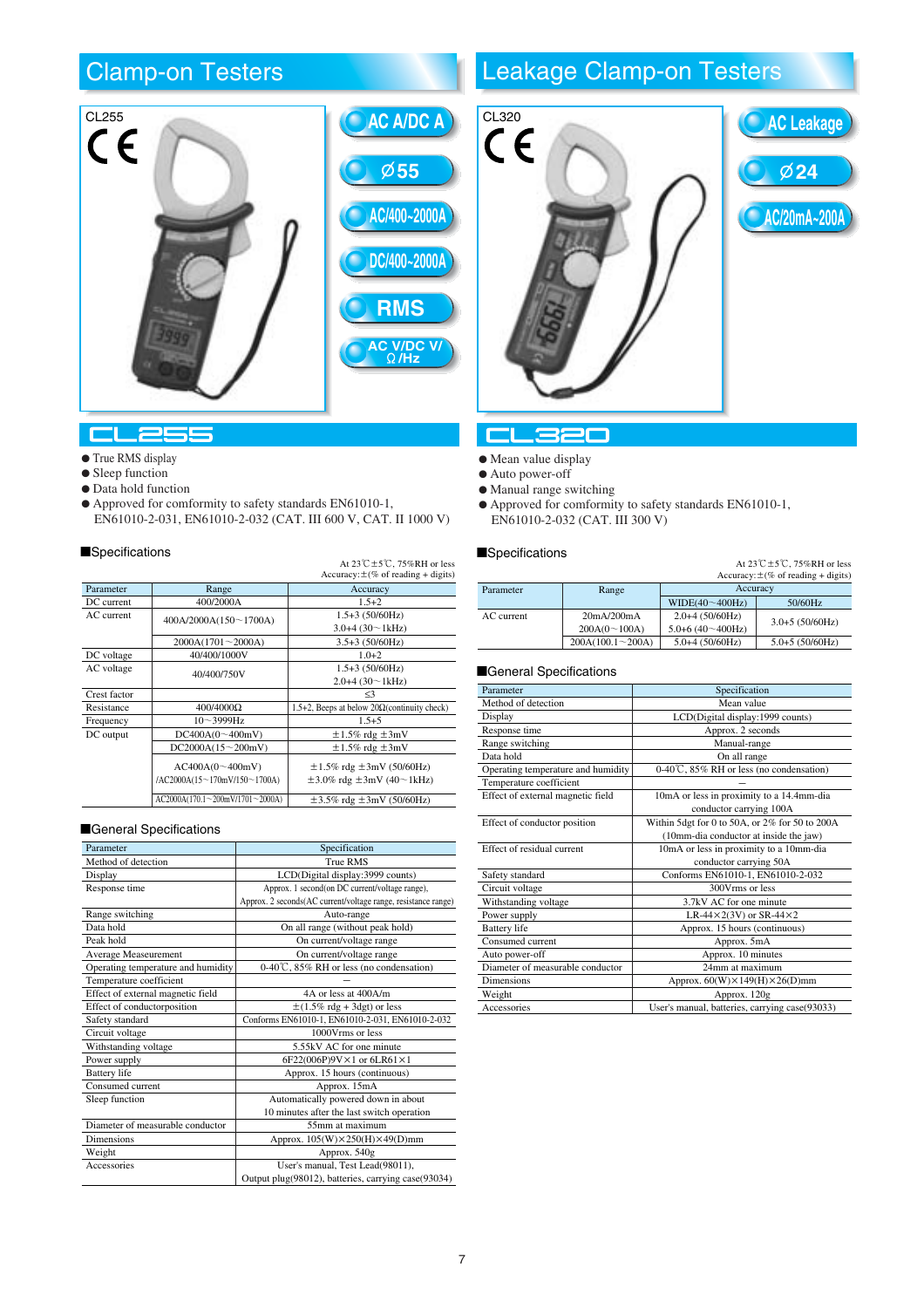# Leakage Clamp-on Testers



#### CL340

- $\bullet$  Mean value display
- Auto power-off
- Manual range switching
- Approved for comformity to safety standards EN61010-1, EN61010-2-032 (CAT. III 300 V)

## Specifications  $A_1 23\degree C + 5\degree C$ , 75%RH or less

|            |                 |                     | At $23 \cup 23 \cup 13$ with the ress<br>Accuracy: $\pm$ (% of reading + digits) |
|------------|-----------------|---------------------|----------------------------------------------------------------------------------|
| Parameter  | Range           | Accuracy            |                                                                                  |
|            |                 | $WIDE(20Hz\sim)$    | 50/60Hz                                                                          |
| AC current | 40mA/400mA      | $2.5+10(20~1kHz)$   | $1.0+5(50/60Hz)$                                                                 |
|            | 400A(0~350A)    | $2.5+10(40-1kHz)$   | $1.0+5(50/60)Hz$                                                                 |
|            | 400A(350~ 400A) | $5.0(40 \sim 1kHz)$ | 2.0(50/60Hz)                                                                     |

#### General Specifications

| Parameter                          | Specification                                        |
|------------------------------------|------------------------------------------------------|
| Method of detection                | Mean value                                           |
| Display                            | LCD(Digital display:3999 counts)*                    |
| Response time                      | Approx. 2 seconds                                    |
| Range switching                    | Manual-range                                         |
| Data hold                          | On all range                                         |
| Peak hold                          | On all range                                         |
| Operating temperature and humidity | $0-40\degree$ C, $85\%$ RH or less (no condensation) |
| Temperature coefficient            |                                                      |
| Effect of external magnetic field  | 10mA or less in proximity to a 15mm-dia              |
|                                    | conductor carrying 100A                              |
| Effect of conductor position       | 40/400mA range: Within 5dgt                          |
|                                    | at every part inside the jaw400A range,              |
|                                    | 0 to 250A: Within $\pm 0.5\%$ rdg $\pm 5$ dgt        |
|                                    | at every part inside the jaw section                 |
| Effect of residual current         | 12mA or less in proximity to a                       |
|                                    | 10mm-dia conductor carrying 100A                     |
| Safety standard                    | Conforms EN61010-1, EN61010-2-032                    |
| Circuit voltage                    | 300 Vrms or less                                     |
| Withstanding voltage               | 3.7kV AC for one minute                              |
| Power supply                       | R0-3(UM-4) $\times$ 2 or LR03 $\times$ 2             |
| <b>Battery</b> life                | Approx. 40 hours (continuous)                        |
| Consumed current                   | Approx. 13mA                                         |
| Auto power-off                     | Approx. 10 minutes                                   |
| Diameter of measurable conductor   | 40mm at maximum                                      |
| <b>Dimensions</b>                  | Approx. $81(W) \times 185(H) \times 40(D)$ mm        |
| Weight                             | Approx. 270g                                         |
| Accessories                        | User's manual, batteries, carrying case(93030)       |
|                                    | $0.6000 + 0.01000 + 0.0000$                          |

\*6000 counts (40/400mA range)



#### **CL345**

- **True RMS display**
- Auto power-off
- Manual range switching
- Approved for comformity to safety standards EN61010-1, EN61010-2-032 (CAT. III 300 V)

## Specifications  $\mathsf{At} \, 23\mathbb{C} \pm 5\mathbb{C}$ , 75%RH or less

|            |                   |                   | $1.11 - 1.00$ $-1.00$ $-1.00$ $-1.00$ $-1.00$ $-1.00$ $-1.00$ $-1.00$ $-1.00$ $-1.00$ $-1.00$ $-1.00$ $-1.00$ $-1.00$ $-1.00$ $-1.00$ $-1.00$ $-1.00$ $-1.00$ $-1.00$ $-1.00$ $-1.00$ $-1.00$ $-1.00$ $-1.00$ $-1.00$ $-1.00$<br>Accuracy: $\pm$ (% of reading + digits) |
|------------|-------------------|-------------------|--------------------------------------------------------------------------------------------------------------------------------------------------------------------------------------------------------------------------------------------------------------------------|
| Parameter  | Range<br>Accuracy |                   |                                                                                                                                                                                                                                                                          |
|            |                   | WIDE $(20Hz\sim)$ | 50/60Hz                                                                                                                                                                                                                                                                  |
| AC current | 40mA/400mA        | $2.5+10(20~1kHz)$ | $1.0+5(50/60Hz)$                                                                                                                                                                                                                                                         |
|            | 400A(0~300A)      | $2.5+10(40~1kHz)$ | $1.0+5(50/60)Hz$                                                                                                                                                                                                                                                         |
|            | $400A(300-400A)$  | 5.0(40~1kHz)      | 2.0(50/60)Hz                                                                                                                                                                                                                                                             |

| Parameter                          | Specification                                  |
|------------------------------------|------------------------------------------------|
| Method of detection                | True RMS                                       |
| Display                            | LCD(Digital display:4200 counts)*              |
| Response time                      | Approx. 2 seconds                              |
| Range switching                    | Manual-range                                   |
| Data hold                          | On all range                                   |
| Peak hold                          | On all range                                   |
| Operating temperature and humidity | 0-40°C, 85% RH or less (no condensation)       |
| Temperature coefficient            |                                                |
| Effect of external magnetic field  | 10mA or less in proximity to a 15mm-dia        |
|                                    | conductor carrying 100A                        |
| Effect of conductor position       | 40/400mA range: Within 5dgt                    |
|                                    | at every part inside the jaw400A range,        |
|                                    | 0 to 250A: Within $\pm 0.5\%$ rdg $\pm 5$ dgt  |
|                                    | at every part inside the jaw section           |
| Effect of residual current         | 12mA or less in proximity to a                 |
|                                    | 10mm-dia conductor carrying 100A               |
| Safety standard                    | Conforms EN61010-1, EN61010-2-032              |
| Circuit voltage                    | 300 Vrms or less                               |
| Withstanding voltage               | 3.7kV AC for one minute                        |
| Power supply                       | $R0-3$ (UM-4) $\times$ 2 or LR03 $\times$ 2    |
| <b>Battery</b> life                | Approx. 24 hours (continuous)                  |
| Consumed current                   | Approx. 21mA                                   |
| Auto power-off                     | Approx. 10 minutes                             |
| Diameter of measurable conductor   | 40mm at maximum                                |
| <b>Dimensions</b>                  | Approx. $81(W) \times 185(H) \times 32(D)$ mm  |
| Weight                             | Approx. 270g                                   |
| Accessories                        | User's manual, batteries, carrying case(93030) |
|                                    | *6000 counts (40/400mA range)                  |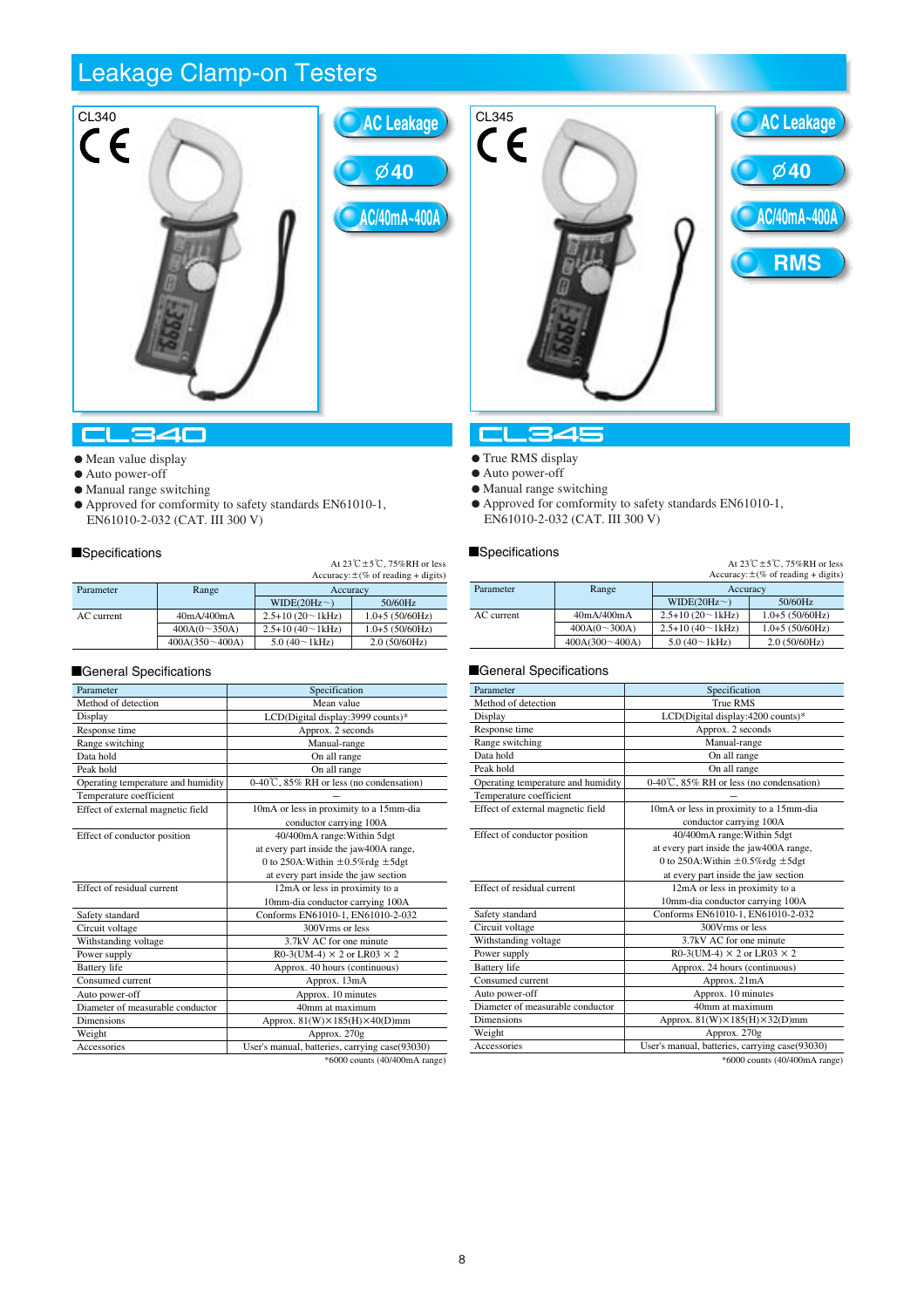## Leakage Clamp-on Testers **Clamp-on Testers**



 Approved for conformity to safety standards EN 61010-1, EN 61010-2-032 (CAT. III 300 V, CAT. II 600 V)

# **AC/200mA~1000A 68**



## 96001

- Compact and light with high-performance
- 20Hz to 20kHz wide frequency characteristics
- Can be connected to a digital multimeter
- Need not be connected to a power source
- Fit to waveform measurement using oscilloscopes and oscillographic recorders

#### **Specifications**

| Measuring range                                |             | 0 to 400 A ACrms $(600 \text{ A peak})$                                                        |  |
|------------------------------------------------|-------------|------------------------------------------------------------------------------------------------|--|
| Output voltage                                 |             | 0 to 4 V ACrms (10mV/A)                                                                        |  |
| Accuracy                                       |             | $\pm 1.5\%$ of rdg $\pm 0.4$ mV (20Hz to 40Hz)                                                 |  |
| (at $23^\circ \text{C} \pm 5^\circ \text{C}$ , | (amplitude) | $\pm 1.0\%$ of rdg $\pm 0.2$ mV (40Hz to 1kHz)                                                 |  |
| sine wave input)                               |             | $\pm (0.8 + 0.2 \times f \text{ kHz})\%$ of rdg                                                |  |
|                                                |             | $\pm (0.2 + 0.04 \times f \text{ kHz})$ mV (1 to 20kHz)                                        |  |
|                                                | (phase)     | Within $\pm 3.0^{\circ}$ (40Hz to 1kHz)                                                        |  |
| Temperature coefficient                        |             | 0.05% fs/ $\degree$ in a range of 0 $\degree$ to 18 $\degree$ and 28 $\degree$ to 50 $\degree$ |  |
| Output impedance                               |             | Approximately $30\Omega$                                                                       |  |
| Load impedance                                 |             | $100k\Omega$ min.//100 pF max.                                                                 |  |
| Effect of external magnetic field              |             | $2mV(0.2A)$ or less at $400A/m$                                                                |  |
| Voltage of circuit under measurement           |             | 600V ACrms maximum                                                                             |  |
| Diameter of applicable conductor               |             | Maximum diameter of 33 mm                                                                      |  |
| Operating temperature and humidity limits      |             | $0^{\circ}$ to 50 $^{\circ}$ C, 80% R.H. max.(non-condensing)                                  |  |
| Storage temperature limits                     |             | -20° $\mathbb C$ to 60° $\mathbb C$ (non-condensing)                                           |  |
| Withstanding voltage                           |             | 3.7kV AC for one minute                                                                        |  |
|                                                |             | (core and case, and core and output terminals)                                                 |  |
| Safety                                         |             | Conforms EN61010-1, EN61010-2-032                                                              |  |
| <b>External dimensions</b>                     |             | Approximately $73(W) \times 130(H) \times 30(D)$ mm                                            |  |
| Weight                                         |             | Approximately 220g                                                                             |  |
| Output cord length                             |             | Approximately 2.5 meters(with banana plug)                                                     |  |
| Accessories                                    |             | One portable case and one User's manual                                                        |  |

## Specifications  $At 23\degree ± 5\degree.75\% RH$  or less

CL360

|            |                                            |                        | Accuracy: $\pm$ (% of reading + digits) |
|------------|--------------------------------------------|------------------------|-----------------------------------------|
| Parameter  | Range<br>Accuracy                          |                        |                                         |
|            |                                            | $WIDE(40 \sim 1kHz)$   | 50/60Hz                                 |
| AC current | 200mA/2A/20A                               | $1.0+2(50/60Hz)$       |                                         |
|            |                                            | $3.0+2(40~1kHz)$       | $1.5 + 2$                               |
|            | 200A                                       | $1.5+2(50/60)Hz$       |                                         |
|            |                                            | $3.5+2(40~1kHz)$       | $2.0 + 2$                               |
|            |                                            | $1.5+2(50/60)Hz$       |                                         |
|            |                                            | $3.5+2(40~1kHz)$       |                                         |
|            |                                            | 5.0(50/60Hz)           |                                         |
|            |                                            | $10.0 (40 \sim 1$ kHz) |                                         |
| AC output  | 200mA/2A/20A(0~200mV)                      | 2.0                    | 2.0                                     |
|            | $200A(0^{\sim}200mV)$                      | 2.5                    | 2.5                                     |
|            | 1000A/(0~50mV/0~500A)                      | 3.0                    | 3.0                                     |
|            | $1000A/(50 \sim 100mV/501 \sim 1000A)$     | 5.0                    | 5.0                                     |
| DC output  | 200mA/2A/20A(0~200mV)                      | 3.0                    | 3.5                                     |
|            | $200A(0^{\sim}200mV)$                      | 3.5                    | 4.0                                     |
|            | 1000A/(0~50mV/0~500A)                      | 5.0                    | 5.5                                     |
|            | $1000A/(50 \sim 100mV/501 \sim 1000A)$     | 7.0                    | 7.5                                     |
|            | 1000A(0~500A)<br>$1000A(501 \sim 1000A)^*$ |                        | $2.0 + 2$<br>5.5                        |

\*Measurement of 501 to 1000A can be performed within 10 minutes.

| Parameter                          | Specification                                        |
|------------------------------------|------------------------------------------------------|
| Method of detection                | Mean value                                           |
| Display                            | LCD(Digital display: 1999 counts)                    |
| Response time                      | Approx. 1 second                                     |
| Range switching                    | Manual-range                                         |
| Data hold                          | On all range                                         |
| Peak hold                          | On all range                                         |
| Operating temperature and humidity | -10-50 $\degree$ C, 80% RH or less (no condensation) |
| Temperature coefficient            |                                                      |
| Effect of external magnetic field  | 15mA or less in proximity to a                       |
|                                    | 10mm-dia conductor carrying 100A                     |
| Effect of conductor position       | $2\%$ or less                                        |
| Effect of residual current         | 10mA or less in proximity to a                       |
|                                    | 10mm-dia conductor carrying 100A                     |
| Safety standard                    | Conforms EN61010-1, EN61010-2-032                    |
| Circuit voltage                    | 600 Vrms or less                                     |
| Withstanding voltage               | 3.7kV AC for one minute                              |
| Power supply                       | 6F22(006P)9V×1 or 6LR61×1                            |
| <b>Battery</b> life                | Approx. 60 hours (continuous)                        |
| Consumed current                   | Approx. 5mA                                          |
| Diameter of measurable conductor   | 68mm at maximum                                      |
| <b>Dimensions</b>                  | Approx. $129(W)\times 248(H)\times 55(D)$ mm         |
| Weight                             | Approx. 570g                                         |
| Accessories                        | User's manual, batteries, carrying case(93031)       |